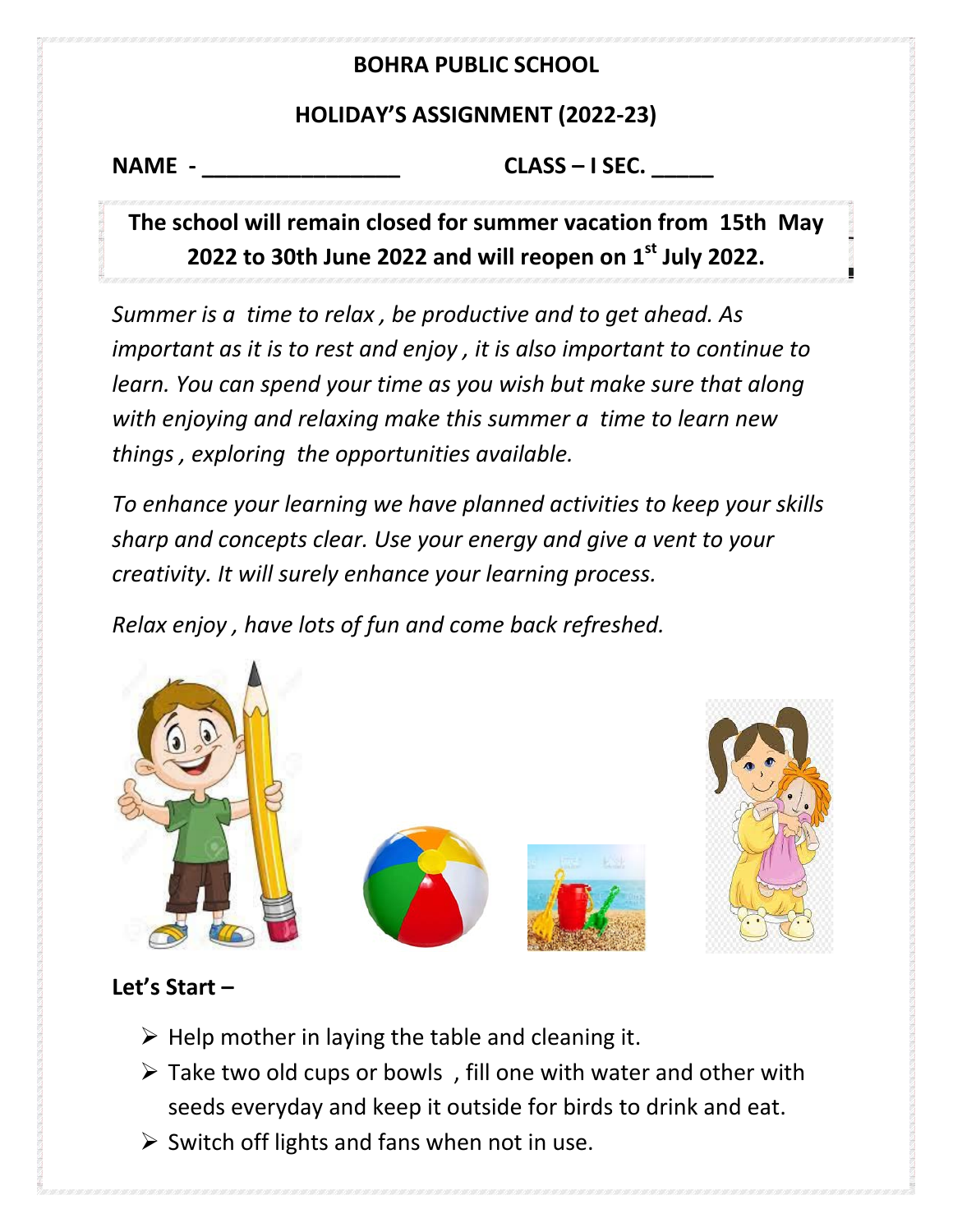- $\triangleright$  Remember and use magic words Please, Thank you, Sorry . Use them in daily routine.
- $\triangleright$  Always speak in English with your family members and friends.
- $\triangleright$  Kindly inculcate reading habits and read good books.

**English (Literature)** – Learn Poem My Little Hands on page no.22

Read Lesson – 1 and 2 attentively and Learn all the work done in the class.

Read Lesson  $-3$  and 4 write New Words (10 each)

Do page no. – 17 , 20 and 21

Do 7 pages of writing in holidays.

**(Grammar )** – Revise Lesson – 1, 2 , 3, 4

**Maths** – Revise Chapter - 1, 2 . Do practice of forward and backward counting from 1 to 200.

Learn and write tables 2 to 10 (twice)

**EVS**  – Read and Learn Lesson - 1 to 4

Read Lesson 5 and 6 and write New Words (10 each)

<u>हिंदी</u> – पाठ – 1 से 3 को याद कीजिए और पढ़िए

सात पेज सुलेख कीजिए

(व्याकरण) – पाठ – 1 , 2 , 3 को याद क�िजए |

**Computer** – Collect pictures of any six machines from newspaper or magazines and paste them in scrap book .

Collect pictures of places where computers are used and paste them in scrap book .

Learn work done in book.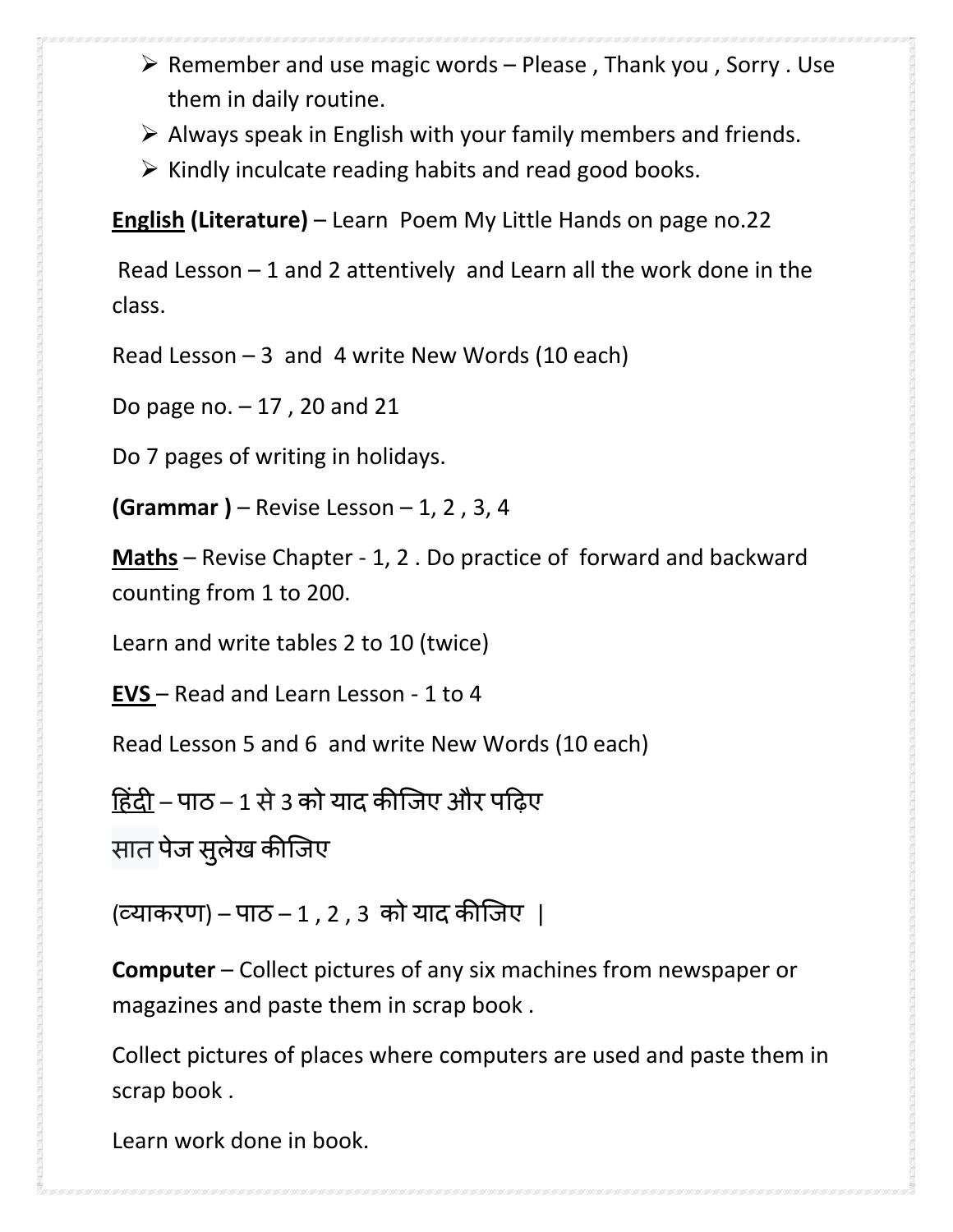**Note - Make a school register for given work.**

**Make a beautiful project on A3 size sheet .**

- 1.  $Id Ul Zuha$  or Raksha Bandhan **Roll No. 1** 7
- **2. Independence Day or Republic Day Roll No. 8 – 14**
- **3. Janmashtami or Gandhi Jayanti Roll No. 15 – 21**
- **4. Diwali or Christmas Roll No. 22 – 28**
- **5. Children's Day Roll No. 29 – 31**



**Colour this picture or make a card and gift it to your father on Father's Day i . e . 19.06.22 (Sunday)**

#### **World Environment Day Activity**

Let's nurture the nature so that we can have a better future. Hurray it's time to celebrate the World Environment Day on 5<sup>th</sup> June . Even a small change can make a huge difference to our world. Are you up for the challenge ? Let's colour the given picture and make this world a beautiful place to live in and protect our environment by following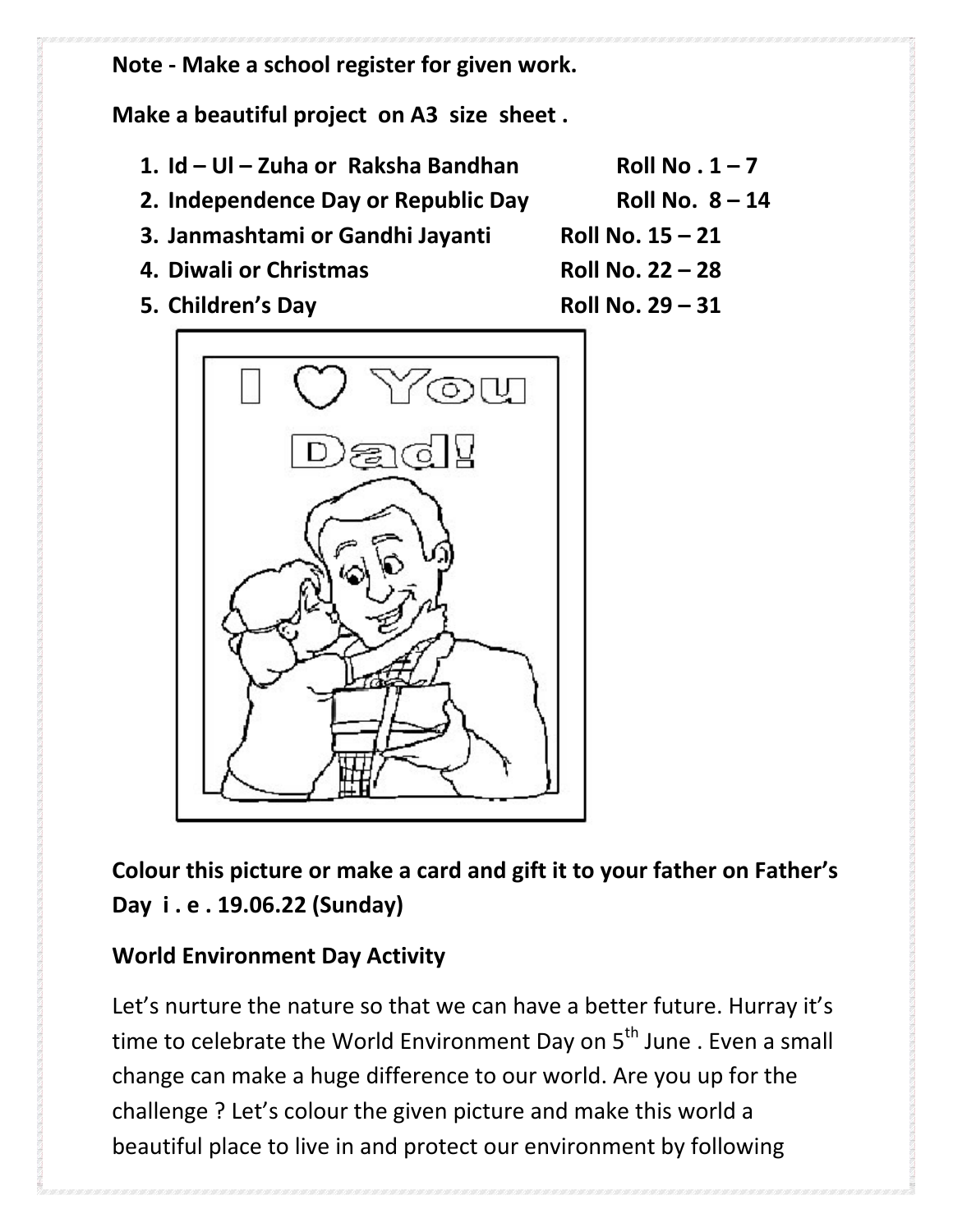#### three R's – Reduce , Reuse and



**Green Drive ( Plant a sapling) –** Explain to your child that plants also grow and what all its required for their growth. Let your child adopt a plant , help him/her germinate a seed on his/her own and see the outcome.



#### **Steps for germination :**

- 1. Take a pot.
- 2. Fill it with soil.
- 3. Sow the seeds.
- 4. Water it daily and see it grow in to a plant.

**Note : Send the above sapling on the reopening day of the school.**

**Send the photograph of above sapling after every 10 days to the class teacher.** 

 **Capture the above moments and make a collage on A4 size sheet.**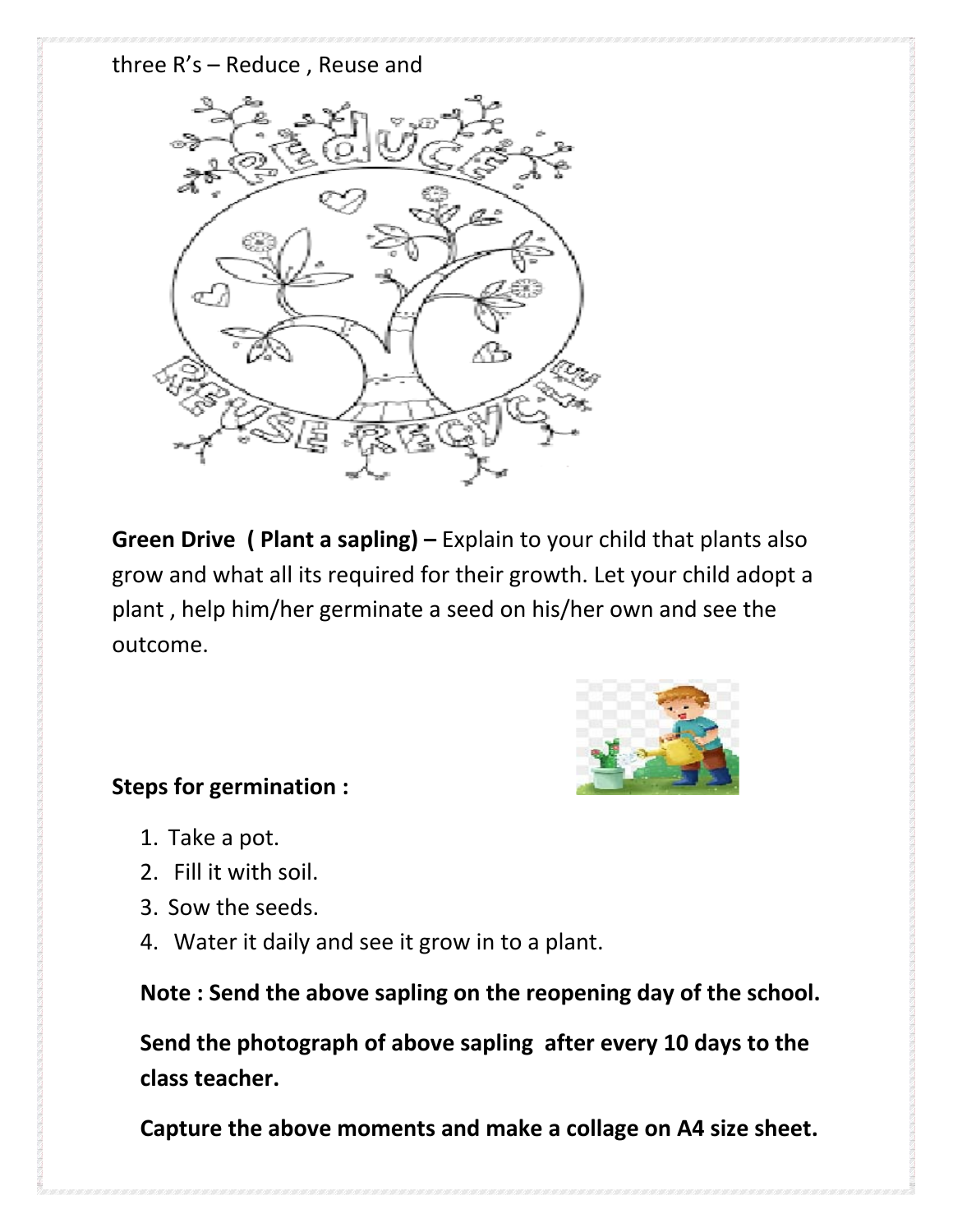#### **LEARNING IS FUN**

**Run run run , have some fun**

**In completing the worksheets**

**One by One….**

**Get ready to read , write and learn.**

## **English**

#### **Q .1. Read the text and answer the questions that follow.**

Meet Winky.

Winky is a colourful butterfly.

She has two beautiful wings.

She sits on a flower.

She dances with joy.

Meet Nutty.

He is a turtle.

He has a brown body.

He is very slow.

He lives both in water and land.

#### **A. Tick ( √ ) the correct answers.**

|    |                                 | 1. How many wings does the butterfly have? |  |                   |  |  |  |
|----|---------------------------------|--------------------------------------------|--|-------------------|--|--|--|
|    | a) one                          |                                            |  | b) two            |  |  |  |
|    | 2. Who is nutty?                |                                            |  |                   |  |  |  |
|    | a) a butterfly                  |                                            |  | ( ) b) a turtle ( |  |  |  |
|    | 3. What is the colour of Nutty? |                                            |  |                   |  |  |  |
|    | a) brown                        |                                            |  | b) red            |  |  |  |
| 4. |                                 |                                            |  | is a doing word.  |  |  |  |
|    | a) Dances                       |                                            |  | ) b) Brown        |  |  |  |
|    | 5. The opposite of slow is      |                                            |  |                   |  |  |  |
|    | last<br>a)                      |                                            |  | b) very slow      |  |  |  |
|    |                                 |                                            |  |                   |  |  |  |

# **Q.2. Read the given passage carefully and answer the following questions.**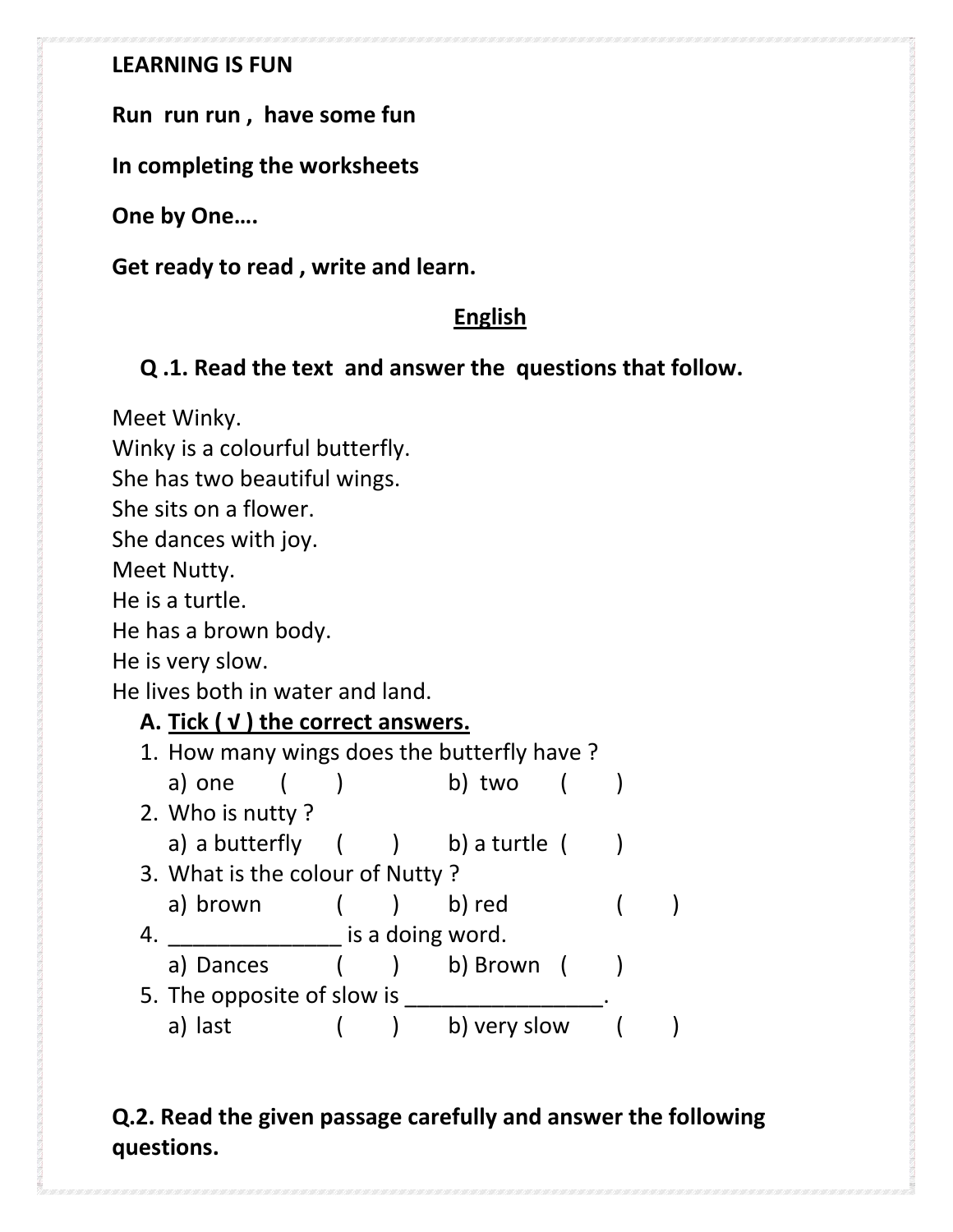Neha was a very caring girl. She used to go to park daily. One day , while she was playing , she saw some children throwing stones at the dogs in the park. She felt bad for the dogs. She tried to stop those children. But the children did not stop hurting the dogs. Neha then thought of an idea . She called up the gardener.

# **A. Answer the following questions.**

| 1. Who was Neha?                                                                                           |                                              |                                                       |                                                                         |  |
|------------------------------------------------------------------------------------------------------------|----------------------------------------------|-------------------------------------------------------|-------------------------------------------------------------------------|--|
|                                                                                                            | 2. Where was Neha playing?                   |                                                       |                                                                         |  |
|                                                                                                            |                                              | 3. Find out three nouns from the above passage.       |                                                                         |  |
|                                                                                                            |                                              |                                                       | Q.3. Look at this picture and use words from the box to write about it. |  |
|                                                                                                            |                                              |                                                       | peacock dances bright dong crown                                        |  |
|                                                                                                            | b) It has a _____________________ neck.      |                                                       | a) This is a ___________________. It has __________________ feathers.   |  |
|                                                                                                            |                                              | c) It has a small ______________________ on its head. |                                                                         |  |
|                                                                                                            | d) It _______________________ when it rains. |                                                       |                                                                         |  |
| Q.4. Name the following.<br>c) Animals - _______________________<br>d) Things - __________________________ |                                              |                                                       |                                                                         |  |
|                                                                                                            |                                              |                                                       |                                                                         |  |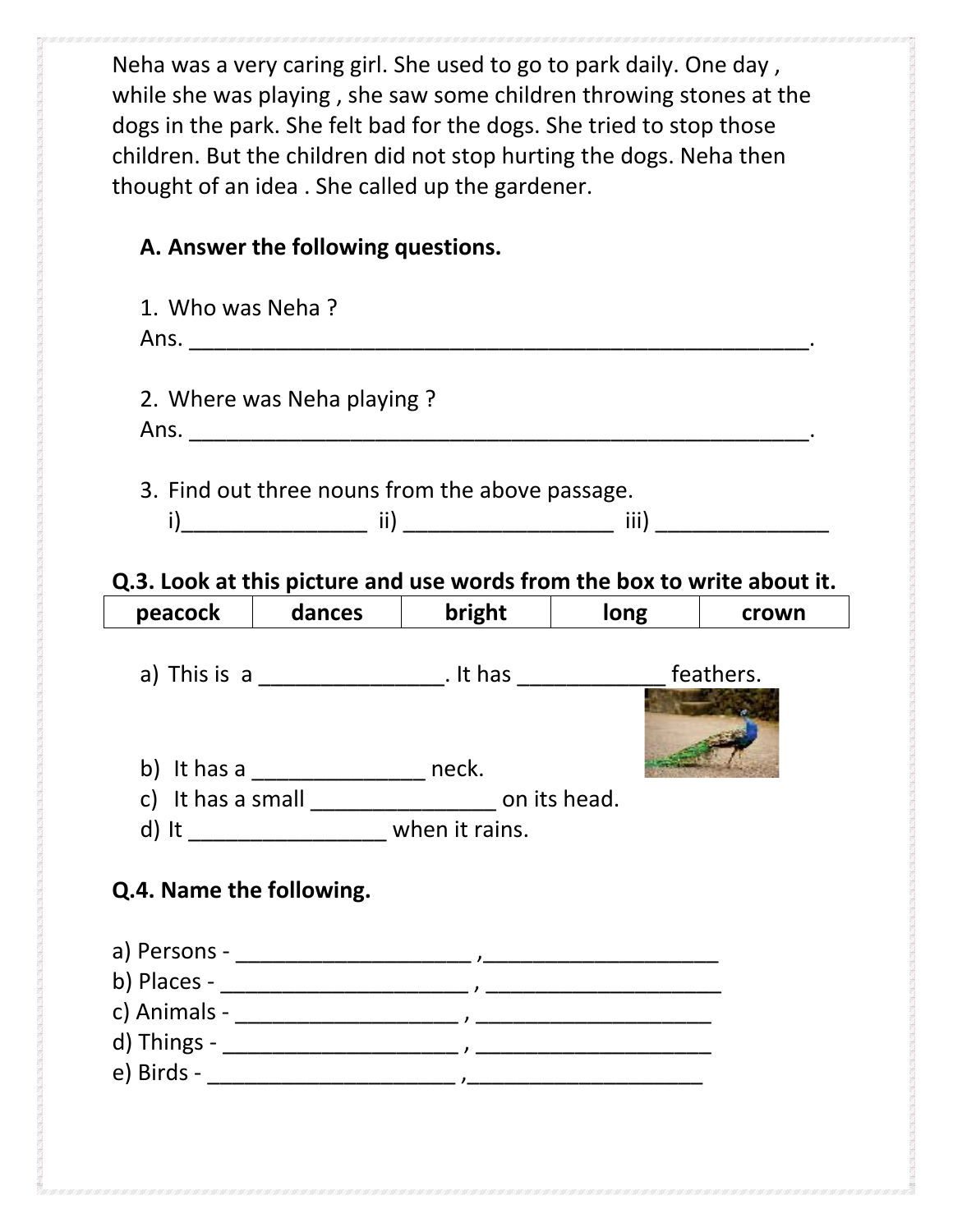| <u> हिन्दी</u>   |  |                                                 |  |  |  |  |  |
|------------------|--|-------------------------------------------------|--|--|--|--|--|
|                  |  | (i) तीन फूलों के चित्र चिपकाकर उनके नाम लिखिए - |  |  |  |  |  |
|                  |  |                                                 |  |  |  |  |  |
|                  |  |                                                 |  |  |  |  |  |
|                  |  |                                                 |  |  |  |  |  |
|                  |  |                                                 |  |  |  |  |  |
|                  |  | (ii) चित्र देखकर खाली स्थान भरो                 |  |  |  |  |  |
| $\overline{1}$ . |  | $H \longrightarrow V$                           |  |  |  |  |  |
| 2.               |  | तब                                              |  |  |  |  |  |
| $\overline{3}$ . |  | मट                                              |  |  |  |  |  |
| 4.               |  | डा<br>या                                        |  |  |  |  |  |

# (iii) दो, तीन, चार अक्षर वाले शब्द पाँच - पाँच लिखिए |

| दो अक्षर वाले शब्द | तीन अक्षर वाले शब्द | चार अक्षर वाले शब्द |
|--------------------|---------------------|---------------------|
|                    |                     |                     |
|                    |                     |                     |
|                    |                     |                     |
|                    |                     |                     |
|                    |                     |                     |

iv) निम्नलिखित गद्यांश को पढ़कर सही उत्तर पर सही का चिन्ह लगाइए |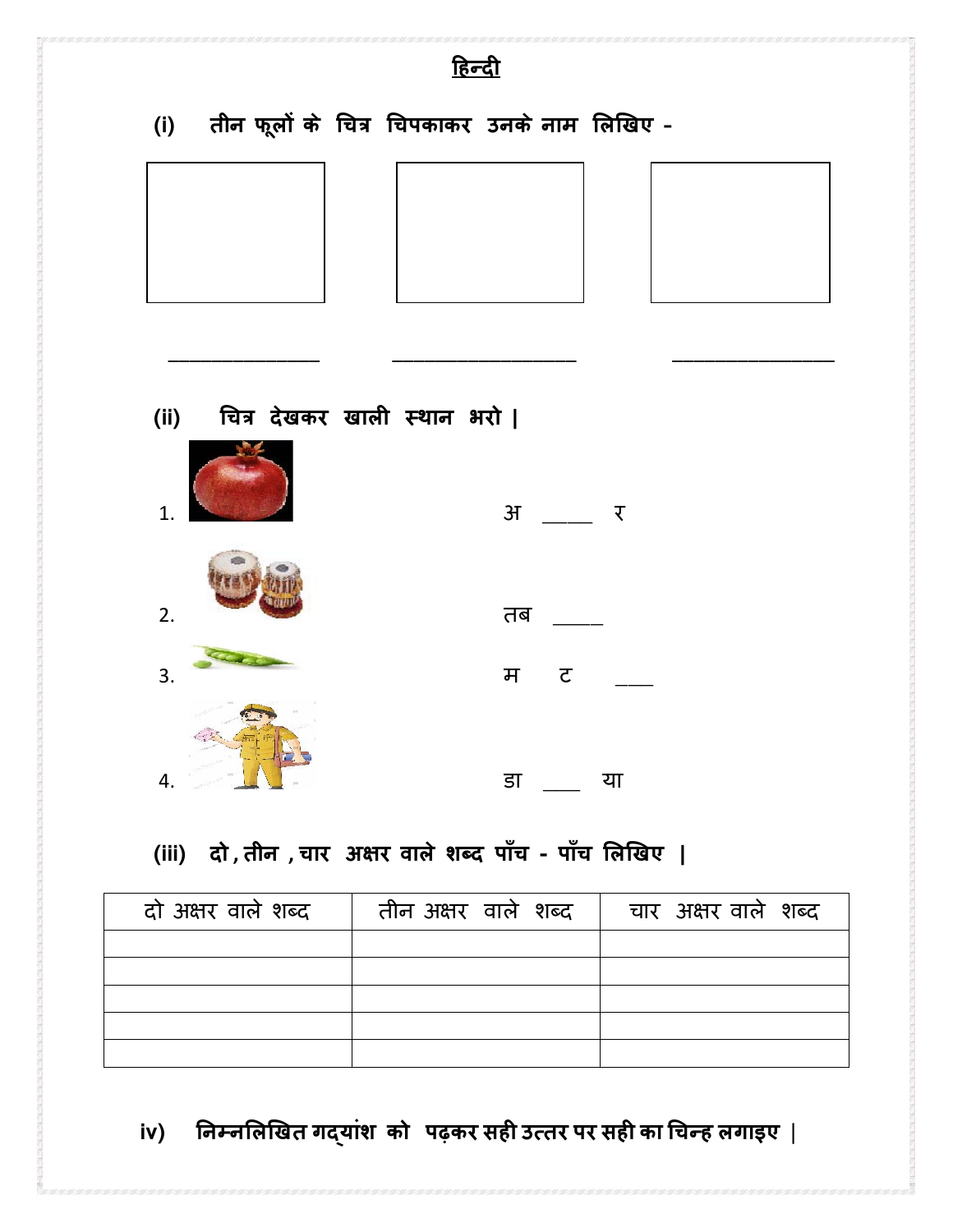दीवाली की रात थी। बड़ी मामी घर पर आई थी। मामी नीली साड़ी पहन कर आई थी। भाई दीपक जला रहा था। माँ - पिता जी मिठाई लाए। मामी नाशपाती व पपीता लाई। रानी क� नानी आई। नानी घड़ी साथ लाई।

सह� उत्तर पर सह� ( √ ) का �चन्ह लगाइए -

क ) कौन घर पर आई ? मामी ( ) काक� ( ) ख ) माँ- �पता जी क्या लाए ? फल ( ) �मठाई ( ) ग ) मामी क्या लाई ? नाशपाती ( ) सेब ( ) घ ) भाई क्या जला रहा था ? द�पक ( ) पटाखे ( )

#### **(v) वाक्य बनाओ |**

- **1.** चाय \_\_\_\_\_\_\_\_\_\_\_\_\_\_\_\_\_\_\_\_\_\_\_\_\_\_\_\_\_\_\_\_\_\_\_\_\_\_\_\_\_\_\_\_\_\_
- **2.** बादल \_\_\_\_\_\_\_\_\_\_\_\_\_\_\_\_\_\_\_\_\_\_\_\_\_\_\_\_\_\_\_\_\_\_\_\_\_\_\_\_\_\_\_\_\_
- **3.** बाजार \_\_\_\_\_\_\_\_\_\_\_\_\_\_\_\_\_\_\_\_\_\_\_\_\_\_\_\_\_\_\_\_\_\_\_\_\_\_
- **4.** मटर \_\_\_\_\_\_\_\_\_\_\_\_\_\_\_\_\_\_\_\_\_\_\_\_\_\_\_\_\_\_\_\_\_\_\_\_\_\_\_

 **(vi) नीचे�लखेवणर्पढ़ो | स्वर वण� म�पीला और व्यंजन वण� म�हरा रंग भरो |**

|   | ण | 3 <sub>1</sub> |   | क्ष |
|---|---|----------------|---|-----|
| ल | च | औ              | ऊ | ऋ   |
| य |   |                |   | रा  |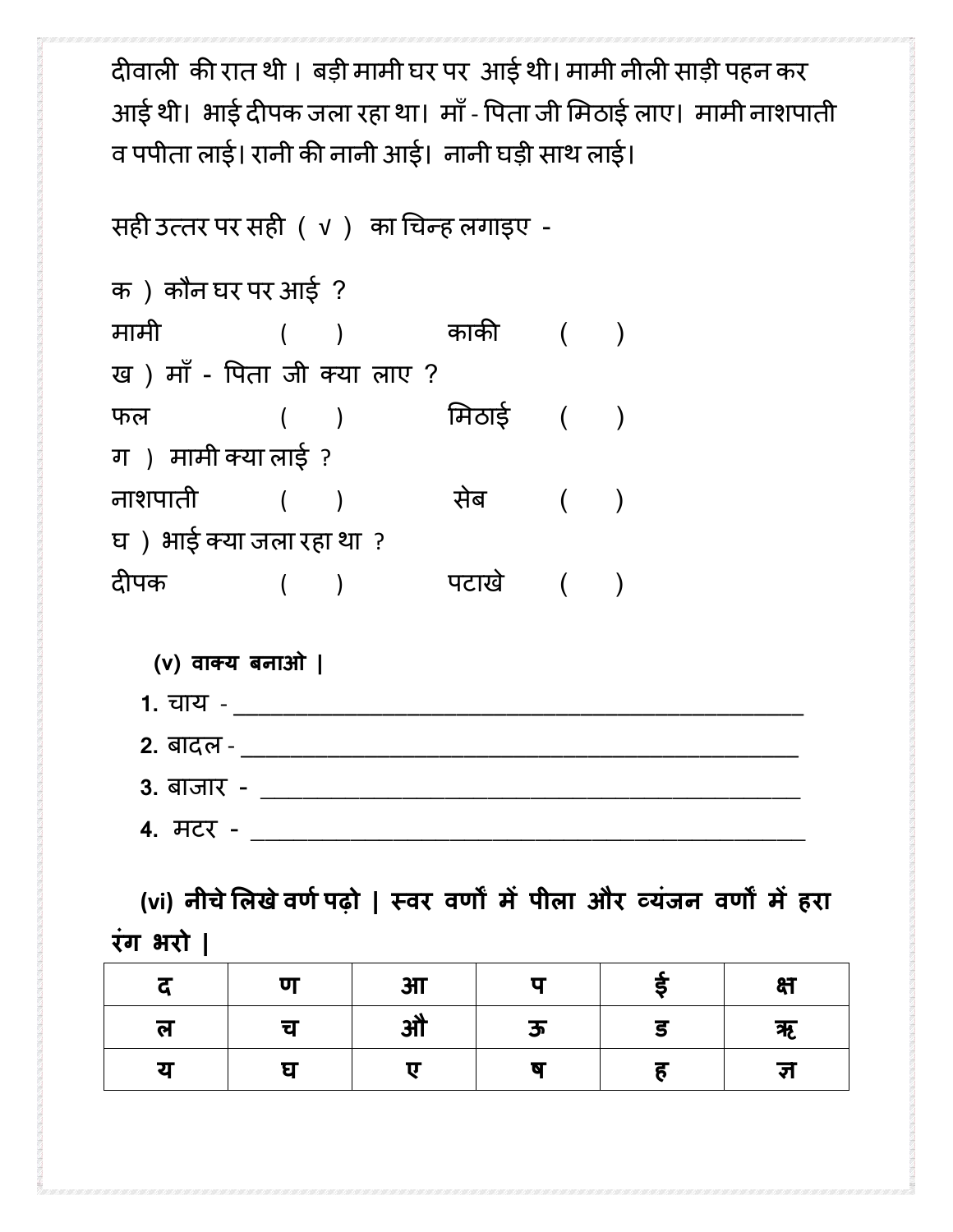# **Maths**

Q.1. Fill in the blanks. a) 2 + 3 = \_\_\_\_\_\_ b) 1 + 0 = \_\_\_\_\_\_ c) 7 + 1 = \_\_\_\_\_\_ d) 5 + 4 = \_\_\_\_\_\_

# **Q.2. Write the numbers :**

| <b>Before</b> | After | <b>Between</b> |
|---------------|-------|----------------|
| 5             | 9     | - 36<br>34     |
| 23            | 78    | 19<br>21       |
| 56            | 90    | 45<br>47       |
| 98            | 12    | 67<br>69       |

# **Q.3. Write the missing numbers.**

|                       | a) 28, 29, 30, 31, _____, ____, ____, ____,             |                |       |
|-----------------------|---------------------------------------------------------|----------------|-------|
|                       | a) 121, 122, 123, 124, _____, ____, ____, ____,         |                |       |
|                       | a) 104, 105, 106, 107, _____, _____, _____, _____,      |                |       |
|                       | a) 79 , 80 , 81 , 82 , _____ , _____ , _____ , ______ , |                |       |
| Q.4. Add the numbers. |                                                         |                |       |
| $a)$ 8                |                                                         | b) 5 c) 4 d) 2 |       |
| $+1$                  | $+2$                                                    | $+ 5$          | $+$ 0 |
|                       |                                                         |                |       |
| $e)$ 7                | f) $\overline{3}$                                       | $g$ ) 6        | h) 5  |
| $+1$                  | $+3$                                                    | $+2$           | $+ 0$ |
|                       |                                                         |                |       |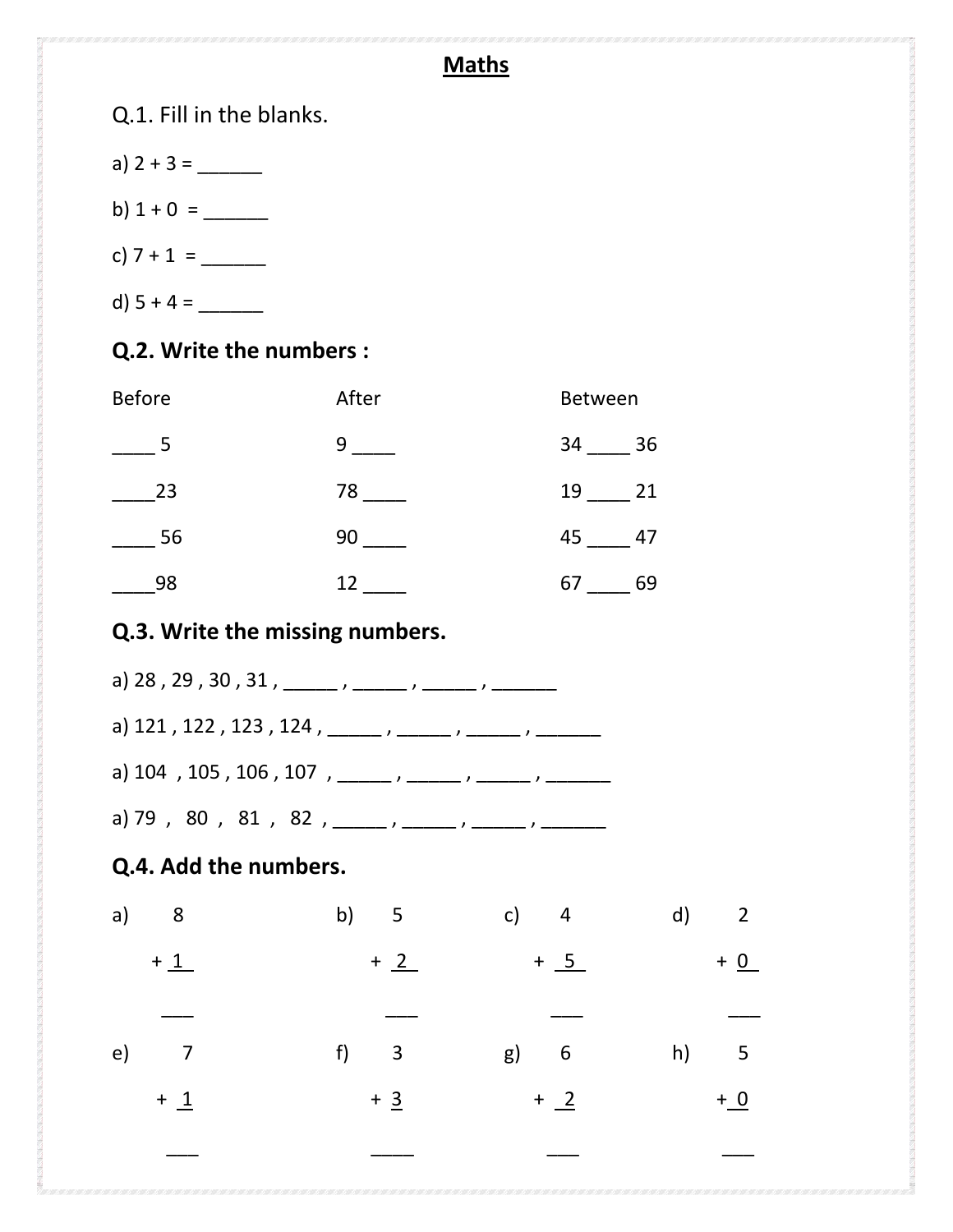### **Q.5. Circle the heavier object.**



**Q.6. Tick (√) the thicker object.**



Q.7. Colour the narrower box.



Q.8. Colour the widest vase.



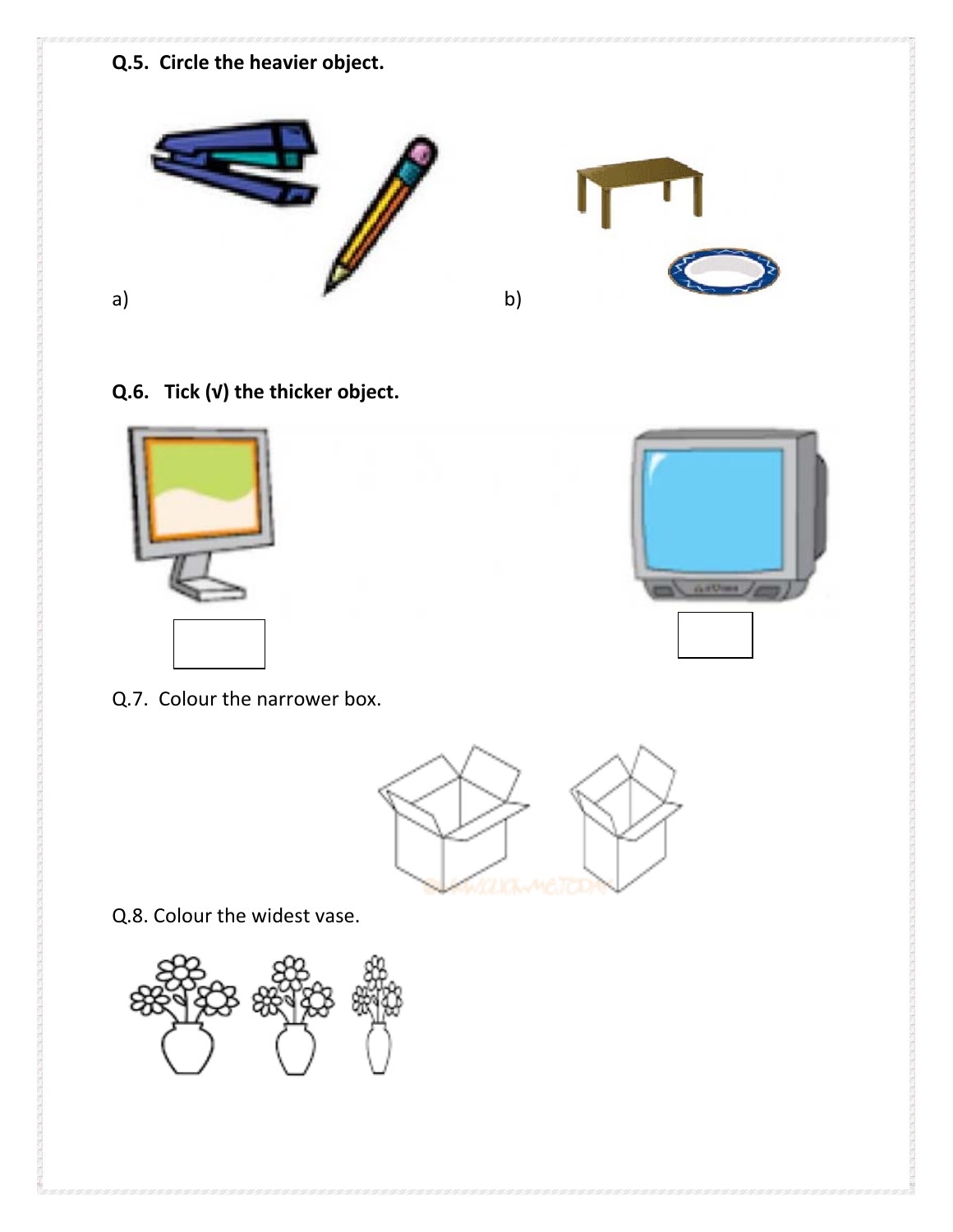| <b>EVS</b>                                                                                                                                                                                                                                                                                                                                                                                                                                                                                                                         |  |  |           |            |                          |  |  |
|------------------------------------------------------------------------------------------------------------------------------------------------------------------------------------------------------------------------------------------------------------------------------------------------------------------------------------------------------------------------------------------------------------------------------------------------------------------------------------------------------------------------------------|--|--|-----------|------------|--------------------------|--|--|
| Q.1. Write about yourself.                                                                                                                                                                                                                                                                                                                                                                                                                                                                                                         |  |  |           |            |                          |  |  |
| a) I am a ___________________.                                                                                                                                                                                                                                                                                                                                                                                                                                                                                                     |  |  |           |            | Paste photograph<br>here |  |  |
| b) My name is ____________________.                                                                                                                                                                                                                                                                                                                                                                                                                                                                                                |  |  |           |            |                          |  |  |
| c) I am ____________________ years old.                                                                                                                                                                                                                                                                                                                                                                                                                                                                                            |  |  |           |            |                          |  |  |
| d) The name of my mother is Mrs. $\frac{1}{2}$ meson the name of my mother is Mrs.                                                                                                                                                                                                                                                                                                                                                                                                                                                 |  |  |           |            |                          |  |  |
| e) The name of my father is Mr. ____________________.                                                                                                                                                                                                                                                                                                                                                                                                                                                                              |  |  |           |            |                          |  |  |
| f) My birthday is on $\frac{1}{2}$ metal $\frac{1}{2}$ metal $\frac{1}{2}$ .                                                                                                                                                                                                                                                                                                                                                                                                                                                       |  |  |           |            |                          |  |  |
| $Q.2.$ Tick $(V)$ the correct answer.                                                                                                                                                                                                                                                                                                                                                                                                                                                                                              |  |  |           |            |                          |  |  |
| 1. We hear songs with our                                                                                                                                                                                                                                                                                                                                                                                                                                                                                                          |  |  |           |            |                          |  |  |
| a) legs ( )                                                                                                                                                                                                                                                                                                                                                                                                                                                                                                                        |  |  | b) ears   | $($ $)$    |                          |  |  |
| 2. We walk with our                                                                                                                                                                                                                                                                                                                                                                                                                                                                                                                |  |  |           |            |                          |  |  |
| a) arms $($                                                                                                                                                                                                                                                                                                                                                                                                                                                                                                                        |  |  | b) legs   | $\sqrt{2}$ |                          |  |  |
| 3. We write with our                                                                                                                                                                                                                                                                                                                                                                                                                                                                                                               |  |  |           |            |                          |  |  |
| a) hands $($                                                                                                                                                                                                                                                                                                                                                                                                                                                                                                                       |  |  | b) ears ( |            |                          |  |  |
| 4. We eat with our                                                                                                                                                                                                                                                                                                                                                                                                                                                                                                                 |  |  |           |            |                          |  |  |
| a) mouth $($ ) b) chest $($ )                                                                                                                                                                                                                                                                                                                                                                                                                                                                                                      |  |  |           |            |                          |  |  |
| Q.3. Fill in the blanks with the names of sense organs.                                                                                                                                                                                                                                                                                                                                                                                                                                                                            |  |  |           |            |                          |  |  |
| a) I read a book with my _______________<br>b) I use my $\frac{1}{\sqrt{2}}$ to taste an ice cream.<br>c) I can feel a soft toy with my $\frac{1}{2}$ $\frac{1}{2}$ $\frac{1}{2}$ $\frac{1}{2}$ $\frac{1}{2}$ $\frac{1}{2}$<br>d) I hear the sound of drums with my $\frac{1}{1}$ measurement of the sound of drums with my $\frac{1}{1}$ measurement of the sound of drums with my $\frac{1}{1}$ measurement of the sound of drums with my $\frac{1}{1}$ measurement of the<br>e) I smell a flower with my _____________________. |  |  |           |            |                          |  |  |
| Q.4. Write the magic words.                                                                                                                                                                                                                                                                                                                                                                                                                                                                                                        |  |  |           |            |                          |  |  |